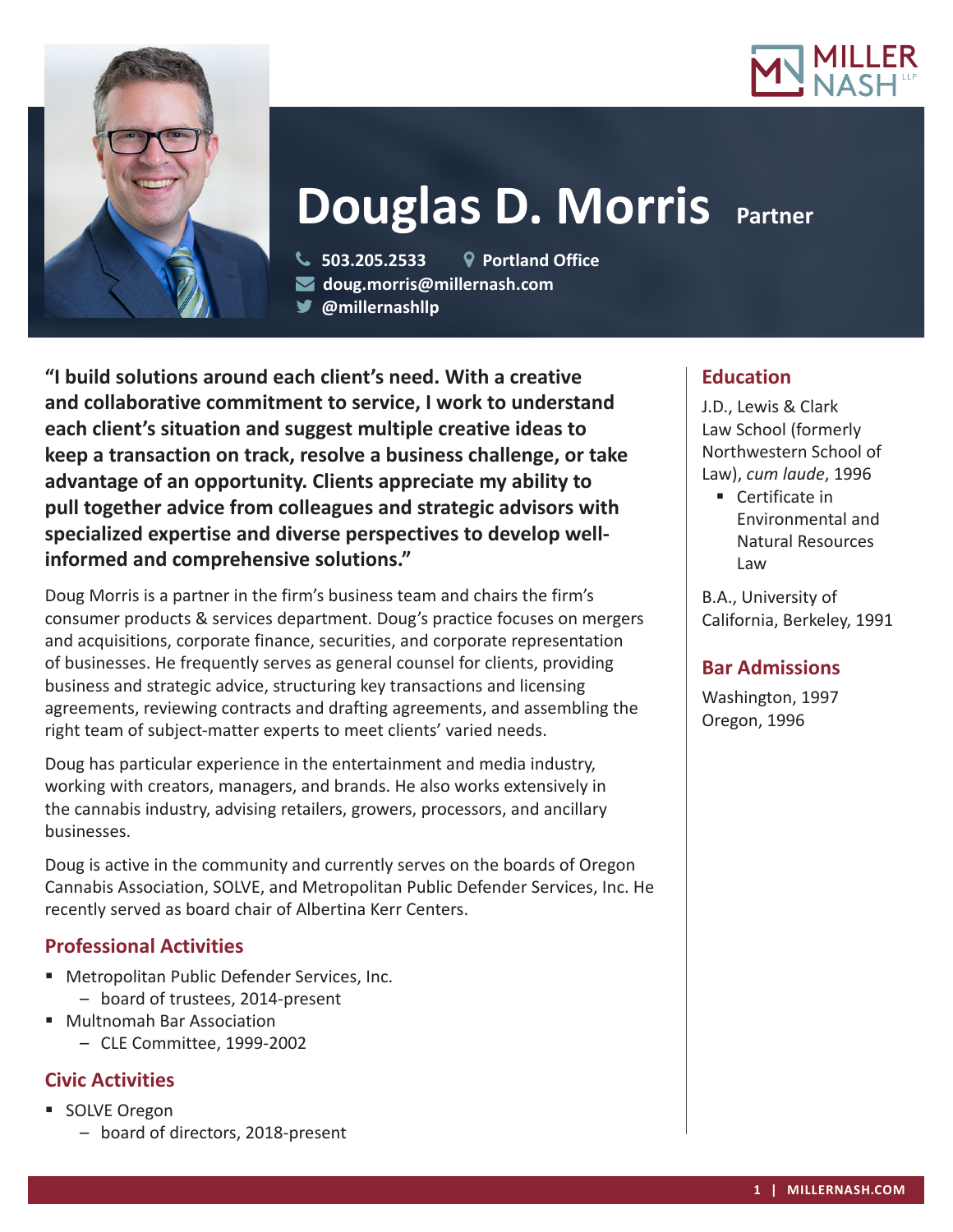

- Albertina Kerr Centers
	- Audit and Compliance Committee, 2013
	- director, 2006-2012
	- chair, 2010-2012
	- chair-elect, 2008-2009
- Oregon Entrepreneurs Network, Angel Oregon Organizing Committee, member, 2004-2005
- Campaign for Equal Justice, Associates' Committee, member, 1998-1999

## **Representative Experience**

#### **Licensing & Sponsorship**

- Advise a multimedia talent management company in its representation and creative transactions with online influencers.
- Represent cannabis and other consumer products companies in sponsorship agreements with professional athletes and online influencers.
- **Represent talent in services and sponsorship agreements with content producers and brands.**
- Represent producers in financing and talent services agreements for livestream content.

#### **Corporate Representation & Compliance**

- Advise multiple major vertically integrated cannabis businesses in their corporate structure, general business operations and contracting.
- Assist multi-location retailers in acquisitions of new locations, including local municipality relations.
- Assist cannabis clients with license application and updates and regulatory compliance.
- Advise companies and individual owners in acquisition, sale, divestiture, partnership disputes, and dissolution transactions.

#### **Fund Creation & Investments**

- Represent a multimedia talent management company in forming and launching an online influencer-backed venture fund.
- Represent issuers and investors in literally dozens of private offerings in the last 20 years, from \$60 million latestage venture capital rounds to seed financing from angel investors.
- Represent a sustainability-driven real asset investment firm in multiple venture investments from one of its funds.

#### **Mergers & Acquisitions**

- Represent an energy company in its growth equity capital funding transaction with private equity investment advisors in North America and Europe.
- **Represent an energy company in acquiring generation projects ahead of public offering.**
- Represented cannabis producer and processor in sale to multi-state operator.
- **•** Represent multiple businesses as buyers and sellers in structuring, negotiating, and drafting merger and acquisition transactional documents and managing complex closings.

## **Publications**

- "COVID-19: Cannabis Industry Resources," Miller Nash Graham & Dunn, coauthor (Mar. 2020)
- "Ch. 22: Shareholders' Meeting; Voting; Proxies; and Voting Arrangements," Oregon State Bar, *Advising Oregon Businesses*, chapter author (2017)
- "Ch. 20: Venture Capital Financing," Oregon State Bar, *Advising Oregon Businesses*, chapter author (2017)
- "Is Your Brewery's Business Attractive?" Oregon Beer Growler (Aug. 2017)
- "Can Your Brewery Survive the Departure of a Founder?" *Oregon Beer Growler* (Mar. 2017)